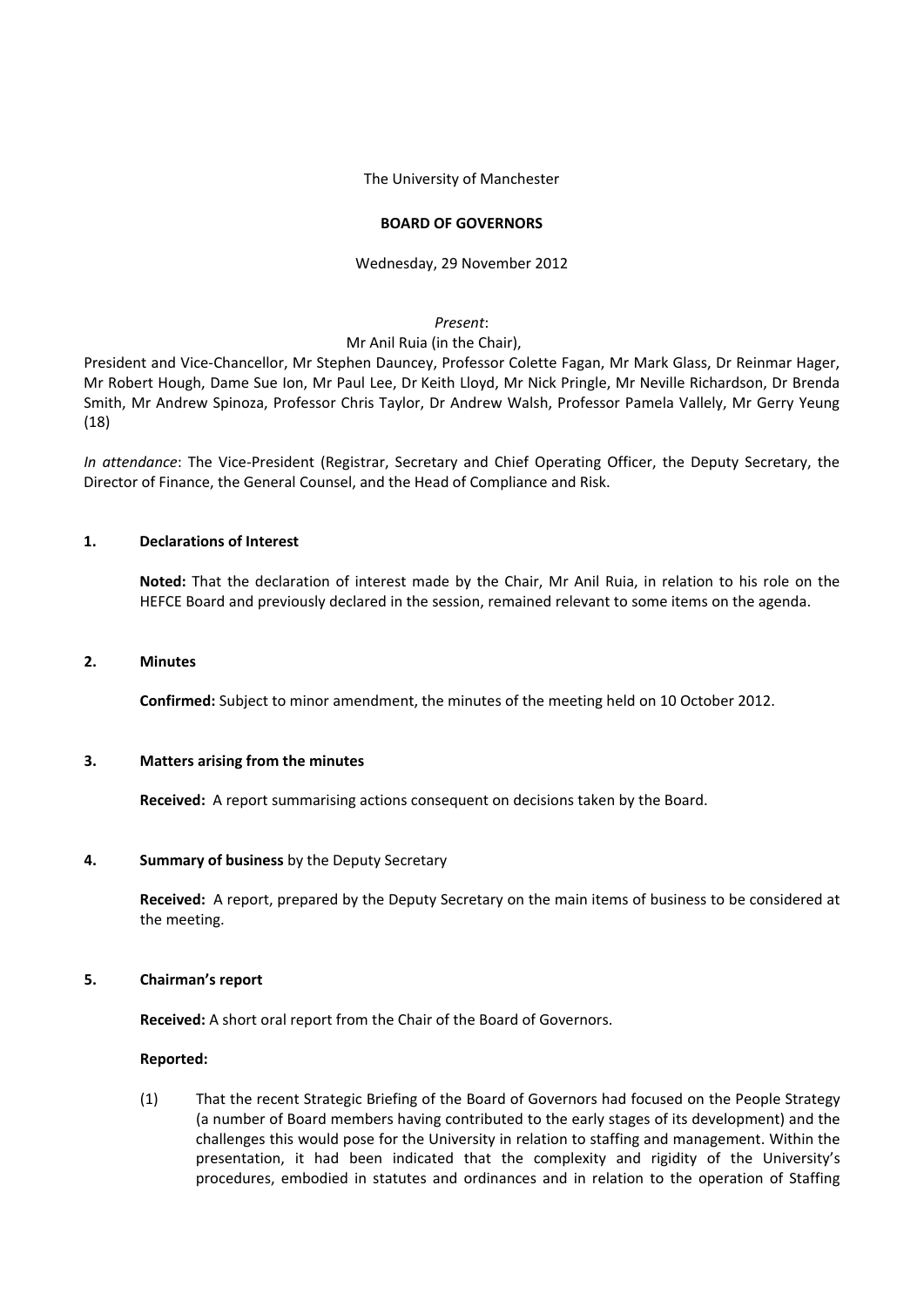Committee, would require further consideration and, where necessary, further consultation within the University.

- (2) That the Board had approved a Gift Acceptance Policy earlier in the year. The Gift Oversight Group was now up and running, under the chairmanship of Profess Ian Jacobs as Vice‐President and Dean of MHS. The policy states that where the Gift Oversight Group decides that it cannot approve the acceptance of a proposed gift without further consultation, it will refer the information to the President and Vice Chancellor for further consultation, who will, as appropriate either reach a decision or chose to consult with a nominated lay Board member and/or with the Chair of the Board. The Chair therefore asked members to contact him if they had an interest in taking on the role of the Board's nominated lay member for this task.
- (3) That the Chair reported that the Remuneration Committee had met earlier in the day. Among the matters considered included the outcome of the Hay review of Grade 9 non-academic roles, which had addressed the measurement of job scale in the first instance and offered proposals for implementation which were approved by the Committee. Further assessments of market comparison and of performance reward would follow in the process. In addition, the Committee approved a new remuneration package for the Chief Executive of UMI<sup>3</sup>.
- (4) That the Chair made reference to the successful events hosted by the University as part of the public launch of the newly merged School of Arts, Languages and Cultures.

# **6. Secretary's report**

**Received:** A report on the outcome of the election to the Board of Governors in Category 3, members of the Senate.

## **Reported:**

(1) That the constitution of the Board of Governors provides for the election by Senate of seven of its members to serve as members of the Board. A member of staff elected to the Board in June 2012 was unable to take up their place on the Board of Governors in September, because by that date, they no longer held membership of Senate. This created a single casual vacancy which was the subject of this election. The term in question will run until 31 August 2015.

The following Senate representatives continue to hold membership of the Board of Governors: Professor Colette Fagan (2015) Category 2 of Senate: Associate Dean (Research), Humanities Professor Maggie Gale (2013) Category 3 of Senate, School of Arts, Languages and Cultures. Humanities Professor Andrew Gibson (2014) Category 3 of Senate, School of Mechanical, Aerospace and Civil Engineering, EPS Dr Reinmar Hager (2013) Category 3 of Senate, Life Sciences Professor Chris Taylor (2015) Category 2 of Senate, Associate Vice‐President (Research), Medical and Human Sciences Professor Pamela Vallely (2015) Category 3 of Senate, Medical and Human Sciences

(2) That the Regulation (Regulation V) governing this ballot was amended in 2012. In line with the regulation, the ballot was held on-line over a two-week period. All current members of the Senate were eligible to vote in the election. Each elector could vote for only one candidate to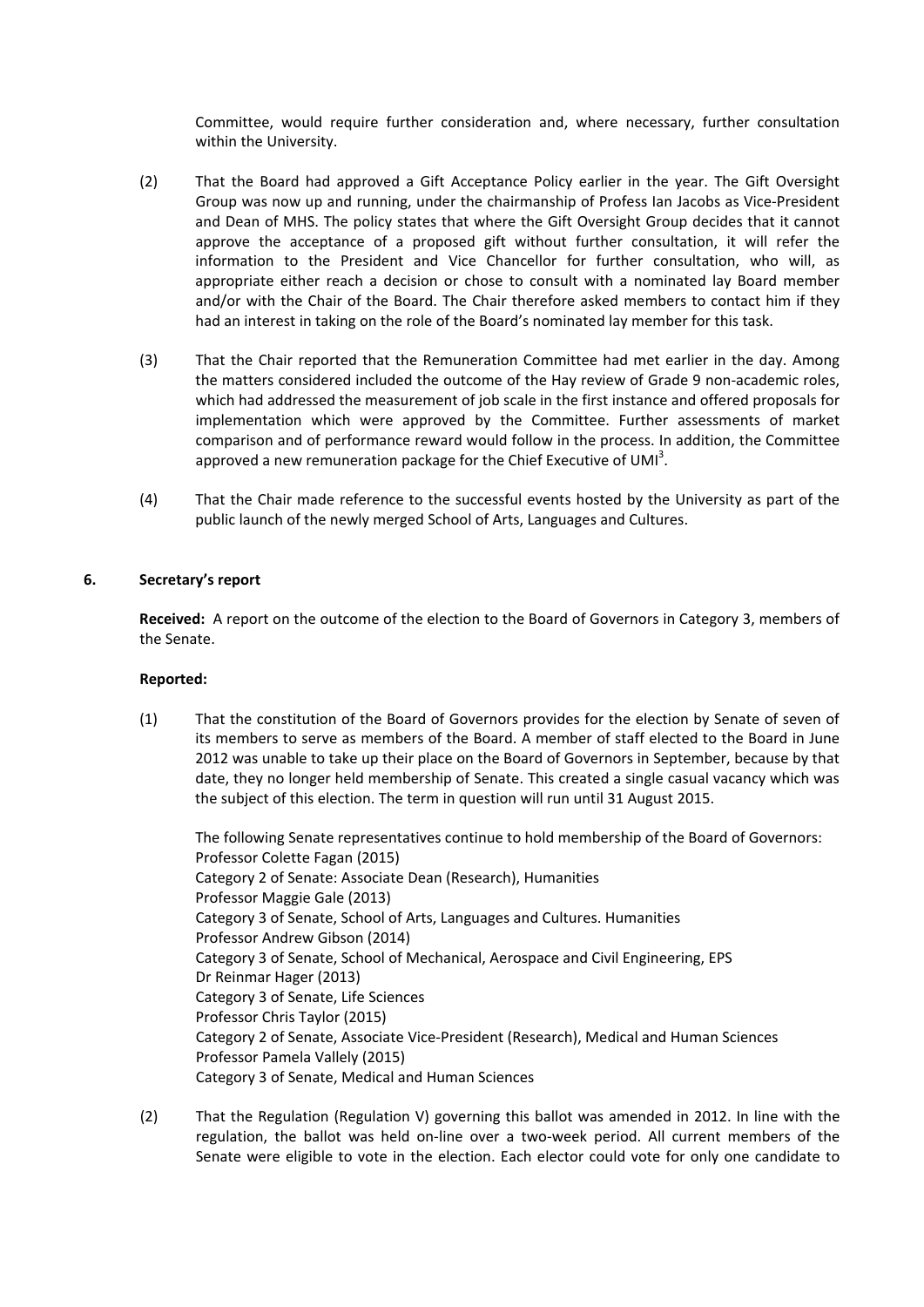take up the place available on the Board of Governors. The ballot closed on Wednesday, 14 November 2012.

(3) That as a result of the ballot, the following Senate member was declared elected to the Board of Governors for the term, until 31 August 2015:

Dr Caroline Jay (2015) Category 3 of Senate, School of Computer Sciences, EPS

(4) That 47 of the 64 Senate members voted in the ballot, a turnout of 73%. This was noted as the highest recorded in recent years within this particular election.

# **7. Management Letter and Report from the External Auditors**

**Received:** That on recommendation from Audit Committee, the Board was asked to consider and approve the Management Letter and its accompanying Report to the Audit Committee from the External Auditors, Deloitte LLP for the year ended 31 July 2012, and in respect of the Management Letter, to approve its onward transmission, as required by the HEFCE Code of Practice on Audit and Accountability, to the HEFCE Assurance Service.

As part of this item the Board was asked to consider and approve the Letter of Representation (presented within Appendix 5 of the Report to the Audit Committee), provided in connection with the audit of the Financial Statements undertaken by the External Auditors for the year ended 31 July 2012.

- (1) That the Management Letter covered issues arising from the audit work with respect to the financial performance and position of the University, internal controls (including risk management) and audit and accounting issues.
- (2) That a review of internal audit arrangements had allowed the External Auditors to reach the view that reliance could be placed on the work of the Universities Internal Audit Consortium (Uniac), meaning that there was no requirement to duplicate this work.
- (3) That, following completion of the external audit and receipt of the Letter of Representation from the Board of Governors, Deloitte LLP would be in a position to provide confirmation that the Accounts of the University complied with the HEFCE Statement of Recommended Practice and gave a true and fair view of the University's affairs as at 31 July 2012.
- (4) That the Management Report and accompanying Management Letter from the External Auditors, Deloitte, recorded the features of the audit conducted for the financial year‐end 31 July 2012, and described specific observations their treatment within the accounts and any accompanying response.
- (5) That, overall, the report and management letter providing a relatively clean audit report, and the Auditors had commented favorably on the support and responses received from management. The external auditors had therefore issued an unmodified audit opinion on the truth and fairness of the financial statements.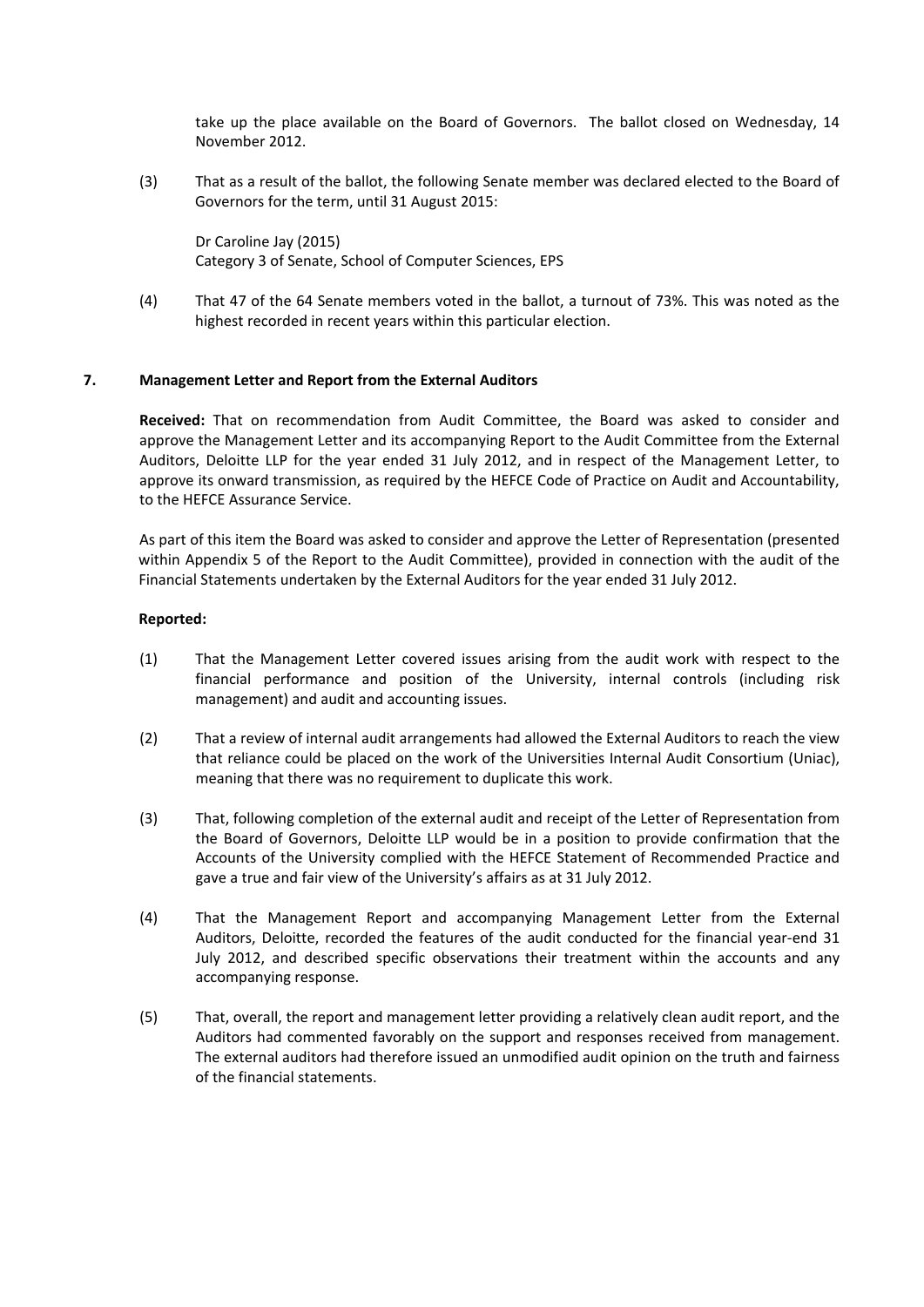# **Noted:**

- (1) That the Board was asked to note the Management Representation Letter, which was to be signed on their behalf by the Chair of the Board of Governors, and therefore all members should be familiar and comfortable with the representations described.
- (2) That the Audit Committee would, on behalf of the Board of Governors, track the action taken by the University in response to the observations made in the Management Letter.
- (3) That the Board was also asked to provide delegated authority for the Chair of the Board of Governors to act in relation to the US GAAP accounts. These would be finalised shortly and reviewed by Finance Committee on 22 January 2013. They have to be submitted to the US Authorities by the end of January and this means the Chair will need delegated authority from the Board to sign them off, following the meeting of Finance Committee.

# **Resolved:**

- (1) To approve, as required by the HEFCE Code of Practice on Audit and Accountability, the onward transmission of the Management Letter to the HEFCE Assurance Service.
- (2) To grant delegated authority to the Chair of the Board of Governors to act on behalf of the University in relation to the submission of US GAAP accounts.

# **8. Financial Statements**

**Received:** That on recommendation from the Finance Committee, the Board was asked to consider and approve, for onward transmission to the Higher Education Funding Council for England (HEFCE), the audited Financial Statements for the year ended 31 July 2012

- (1) That the Chair highlighted the Review of the Year, by the President and Vice‐Chancellor which was included within the Financial Statements. The Review provided a summation of the work undertaken in the year, on the Strategic Plan – Manchester 2020, the prizes and recognition the University had received, the preparations for the forthcoming Research Excellence Framework, NSS performance, recruitment (of students, and of staff via the World Leading Minds Campaign), and in relation to Goal 3 – Social Responsibility.
- (2) That a number of key performance indicators were presented in the statements. The statements indicated total audited research expenditure of £408.3m, a decrease of 1.8% on the previous year. Growth in international student fee income had increased by £12.9m over the year, representing a 10.4% increase. Net Liquidity expenditure cover was running at a level sufficient to provide 99 days expenditure cover, compared to 98 days in the previous year. External borrowing as a percentage of total income had reduced from 23.4% of total income to 22.5%.
- (3) That the operating surplus before transfer from endowments was £48.6m, compared with £54m in 2010/11. This was ahead of expectations and demonstrated the University's continuing effective financial management and maintenance of a strong financial position despite the external economic climate. An underlying surplus of 5.4% was judged satisfactory, although it was recognised that it was insufficient to support the higher levels of building maintenance expenditure, estates development and student investment that the University would need in the future. Indeed, a performance indicator in the Strategic Plan required the University to deliver future levels of surplus at 7%, in order to offset reductions in core funding.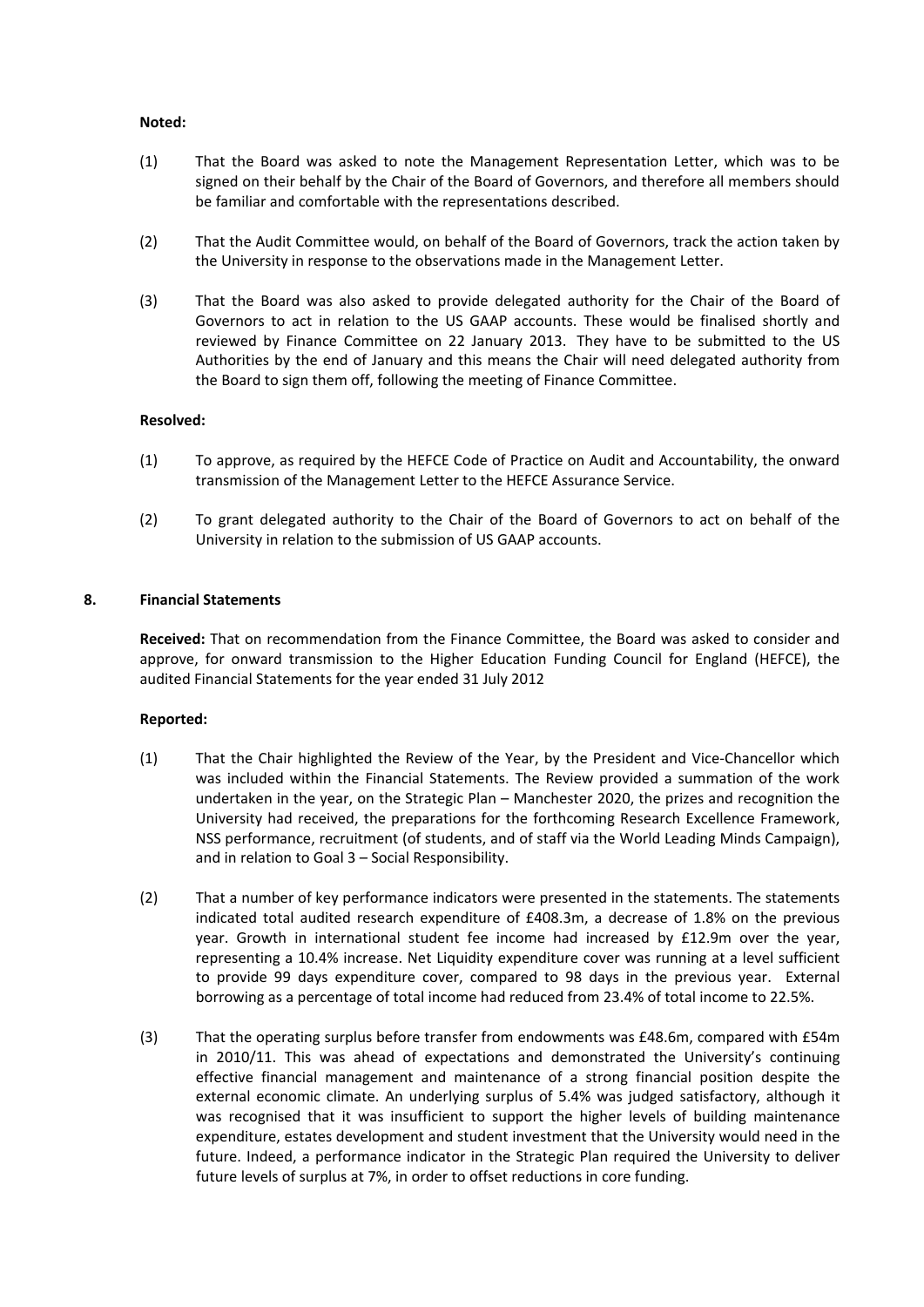- (4) Total income for the University of £807.3m reduced marginally by £1.3m (0.2%) from £808.6m in 2010/11. Funding council grants were down by £6.8m (3.3%). The core teaching grant reduced by £4.3m reflecting the commencement of significant changes to the funding regime as the teaching grant is replaced by additional fee income. Research funding reduced by £0.6m (0.8%).
- (4) That total expenditure increased by £3.7m (0.5%). Underlying staff costs were up by £7.4m (1.8%) reflecting strategic investments in new posts partly offset by savings made via voluntary severance. Other operating costs increased by £5.9m (2.1%) due to an increase in equipment purchase and maintenance expenditure (£5.9m), utilities costs (£2.1m) and facilities costs (£2.2m), offset by reductions in estates repairs (£4.6m) and consumables (£1.4m).
- (5) That the University closed the year ended 31 July 2012 with net assets of £746.2m, an increase of £14.6m (2.0%) after taking account of a pension deficit of £109.3m which increased by a net £22.3m in the year, and increase of £19.1m on the UMSS scheme, and a total of increase of £3.2m on the University's two other schemes (where deficits in which are reflected in the statements), GMPF and the MILGPS.

# **Resolved:** That the Board confirmed:

- (1) That it was not aware of any actual or potential non‐compliance with law and regulations that could have a material effect on the ability of the University to conduct its business and, therefore, on the results and financial position to be disclosed in the Financial Statements for the period ended 31 July 2012.
- (2) That the Financial Statements for the period ended 31 July 2012 be approved for onward transmission to the Higher Education Funding Council for England (HEFCE), and that they be also forwarded to the General Assembly for comment in accordance with Statute IX.8(b).

*Forwarded to the General Assembly*

# **9. President and Vice‐Chancellor's report**

## **(a) The Report of the President and Vice‐Chancellor to the Board of Governors**

**Received:** A Report from the President and Vice‐Chancellor. The item included a report from Professor Luke Georghiou, the Vice‐President for Research and Innovation, on the University's preparation ahead of the forthcoming Research Excellence Framework, and a report from Dr David Barker, Head of Compliance and Risk, on Compliance and Risk issues (including Accident Stats for Quarter 3 of 2012).

## **Reported:**

(1) The 2012 round of Annual Performance Reviews (APRs) had proceeded well. The President and Vice‐Chancellor had chaired APR discussions with the four Faculties and the Professional Support Services Directorates, Professor Rod Coombs had overseen the APRs dealing with the University of Manchester Library and on his behalf Professor Keith Brown had done likewise for the University's cultural assets (the Whitworth Art Gallery and the Manchester Museum), whilst a report on the Jodrell Bank Discovery Centre will be made to the Planning and Resources Committee (PRC). The 2012 round of APRs had been effective in mapping areas of good practice and under performance across the University, and in providing a basis for evaluating performance against the high level key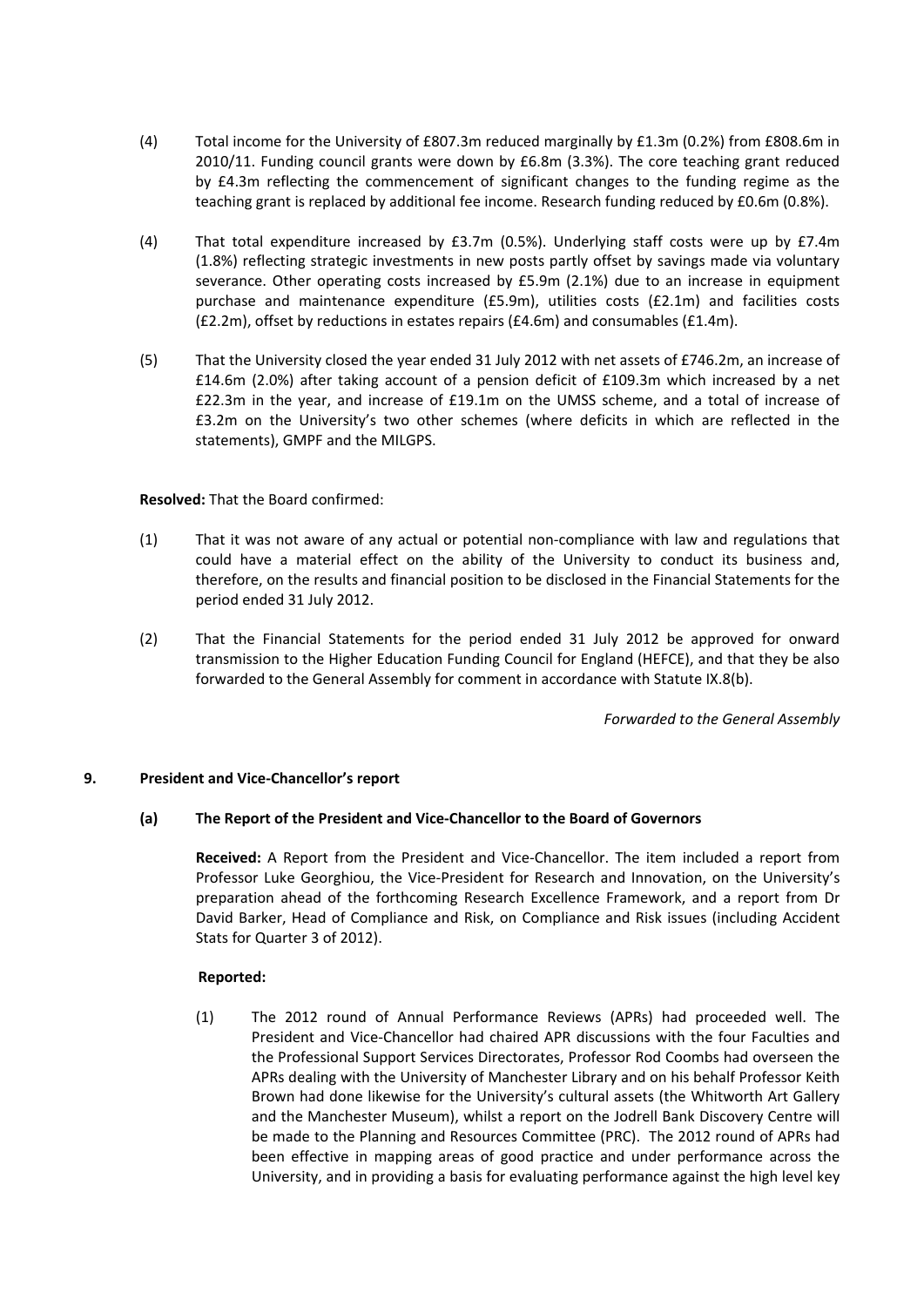performance indicators (KPIs) and targets in the strategic plan as well as key priorities identified in the strategic and operational plans of the activity centres concerned. This had allowed serious discussions about targets and strategies for future performance improvement. A summary of overall performance against the high-level KPIs and targets was provided under the PRC Report at Agendum 12 for this meeting of the Board but the President and Vice‐Chancellor would present a more formal summary of progress, the annual Stock Take Report, to the Board's Planning and Accountability Conference early in each calendar year. Performance against the high level KPIs would be reported on a more frequent basis through the year as data became available.

(2) That while it was premature to circulate a detailed agenda at this stage for the 2013 Conference  $(19<sup>th</sup>$  to  $20<sup>th</sup>$  March 2013), it was envisaged that it would include consideration of the future targets identified through the APR process as well as updates on the student experience, including student recruitment, and preparations for the Research Excellence Framework (REF). The dual purpose of the Conference within the University's Planning and Accountability Cycle is for Senior Management:

> to provide the Board with a detailed annual "stock‐take" of performance against Plan over the previous year, in this case 2011 ‐ 12; and

to advise the Board in relation to priorities for the forthcoming year.

The Conference thereby provided Board members with the opportunity to respond to the Stock Take Report and other detailed reports from management on performance against Plan the previous year, and to focus on future priorities and targets. The Programme would be designed to maximise opportunities for plenary and small group discussion and analysis (including scenario planning), and to minimise formal presentations. The entire Conference would be conducted as a special (and extended) meeting of the Board, in which routine Board business is kept to a minimum and the primary focus is on a special "Report" comprising (i) the Annual Stock‐Take and (ii) an identification of future priorities.

(3) That at the time of the last report to the Board, the President and Vice‐Chancellor noted that like many Russell Group universities the indications were that the University would fall short of its entry target. For UG Home/EU student recruitment 2011/12 was always going to be a challenging year. Before focusing on this University, the President and Vice‐Chancellor outlined the national admissions picture. There were c50,000 (7%) less applicants in 2012 cycle compared to 2011 and c16,000 fewer deferred acceptances. Of those who were made a university offer, 12% less accepted a place this year. The overall outcome is that c60,000 less students started university this September compared to 2011, of those c50,000 were from English universities. The drop, for the first time in 20 years, in the number of 'top' A level grades awarded (26.6% were awarded A\* to A in 2012, down from 27% in 2011 and 2010), resulted in more students missing the conditions of their offer and fewer students who could be recruited under the AAB+ rules there were c13,000 fewer than the HEFCE estimates on which core and margin calculations were based. While the Senior Leadership Team was analysing the reasons for the shortfall in recruitment, in the case of Home/EU undergraduates, the fact that universities have made planning assumptions based on historical patterns of 'A' level grades, which this year have not matched predictions, is likely to have played a major role both at Manchester, but also at other research intensive universities. Another factor affecting many universities was the significant decline in the number of students deferring from the previous year, in Manchester's case there were c400 less students deferred there entry from 2011. However, the President and Vice Chancellor remained pleased to report that the quality of the University's intake had been maintained. It was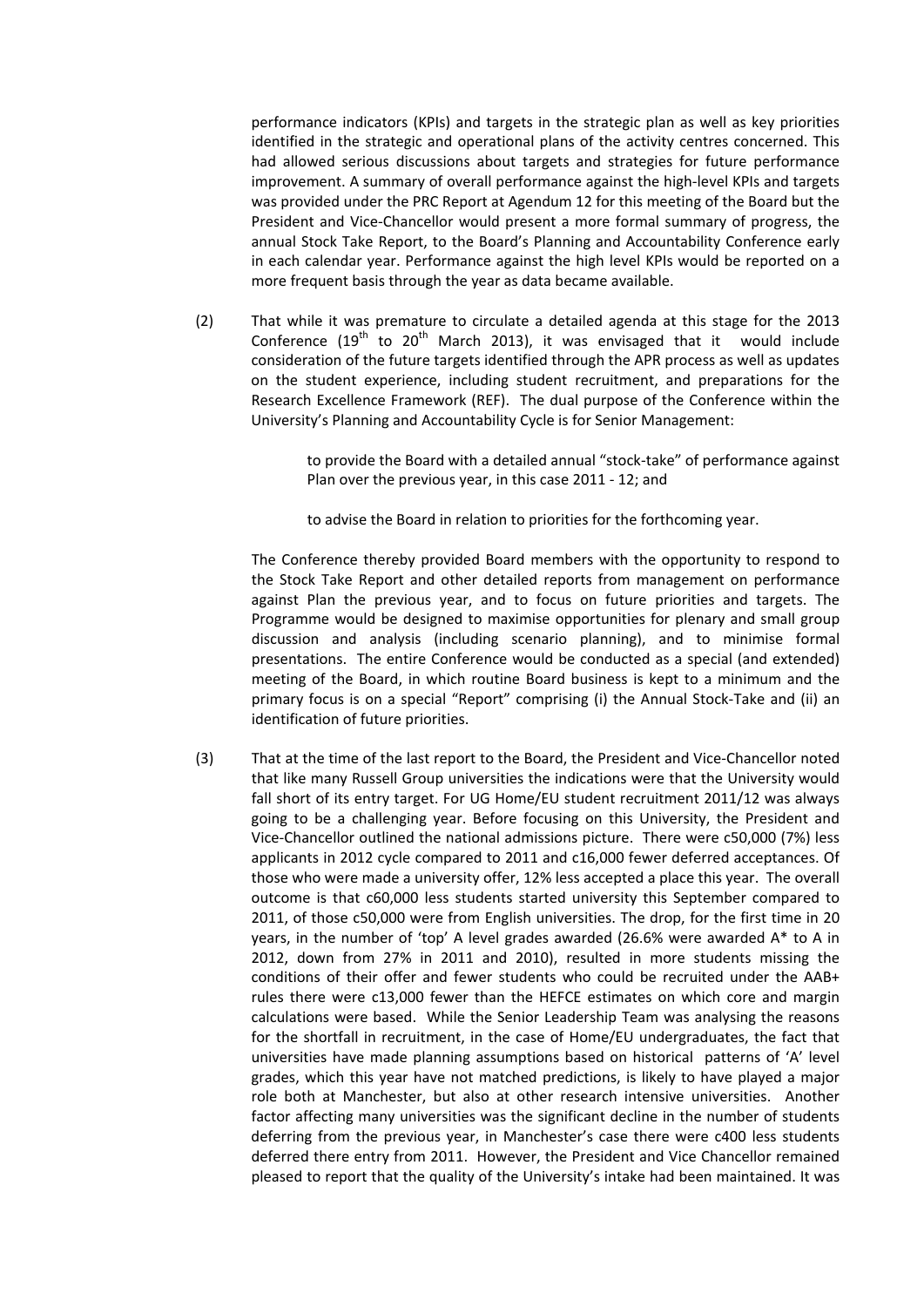also unlikely that the University would face any penalties from HEFCE associated with exceeding overall Student Number Controls (SNCs). The University had been planning to reduce student numbers. As a result, the 2012 reduction in student numbers is manageable at a University level and means that the institution would reach its target for a reduction earlier than expected. However, the University would look closely at the shortfalls across programmes and the reasons for this. This will be considered as part of the review of the programme portfolio which is currently underway. Data on Widening Participation (WP) recruitment was more positive. The University had seen its highest ever proportion of registrations from disadvantaged low participation neighbourhoods (LPNs) postcode area and the highest number of disadvantaged students progressing through the local Manchester Access Programme (MAP). Following a dip in WP performance during the competitive 2011 cycle this was welcomed, not least because 2012 is the first year the University had to report back on a new and more challenging Access Agreement with the Office for Fair Access (OFFA).

- (4) That the University would now focus attention on recruitment for the 2013 intake, given the experiences in 2012 and the further changes to the way that SNC limits are set for 2013‐14, notably:
	- to extend the list of high grade equivalencies that will be excluded from the SNC from AAB or higher at A‐level (or equivalent) to ABB or higher; and
	- to add a small number of qualifications to the list of higher grade equivalencies that will be excluded from the SNC.

These changes mean the admissions process remained challenging especially as the HEFCE does not confirm our SNC until well into the admission cycle. This highlights that the University need to remain close to the market as it planned student numbers for the next round. To this end the University had commissioned a review of the programme portfolio to consider student demand and how to respond to this. Market demand analysis of undergraduate and postgraduate taught programmes would be available by end of December and portfolio review would be completed by April 2013. The portfolio review process would allow the University to identify those programmes that are vulnerable and those that should be considered for investment. The President and Vice‐ Chancellor reported on the publication of the first meaningful UG data of this admissions cycle (the closing date for Oxbridge, medicine and dentistry applications). Applications nationally (as of 9th November) were 6.5 % down for UG Home/EU compared to University of Manchester applications which were 7% down (Medicine ‐1% and Dentistry ‐4%). For many schools this is very much the start of the admissions cycle, but for Medicine and Dentistry the application cycle is now closed. It is also an important set of data because the Oxbridge application cycle had now also closed. Although the sector was anticipating that England will have 20,000 less students than the 2010 intake, it was perhaps surprising that national application data was down on the previous year. The University would have a better understanding of our and the national picture in early January when the UCAS deadline for Home/EU applications had passed.

- (5) That, regrettably, the University had been forced to close the Alan Gilbert Learning Commons for a period while structural work goes on in the building after a glass panel had smashed in the early hours of the morning. The Learning Commons would remain closed for several weeks for essential work which involved strengthening all of the glass balustrades in the building. The University hoped reopen in time for the exam period at the start of January at the latest.
- (6) That the Board was asked to approve the recommendation from the Naming committee which has been endorsed by the Senior Leadership Team that the area between the Alan Gilbert Learning Commons and the Library be named 'Gilbert Square'.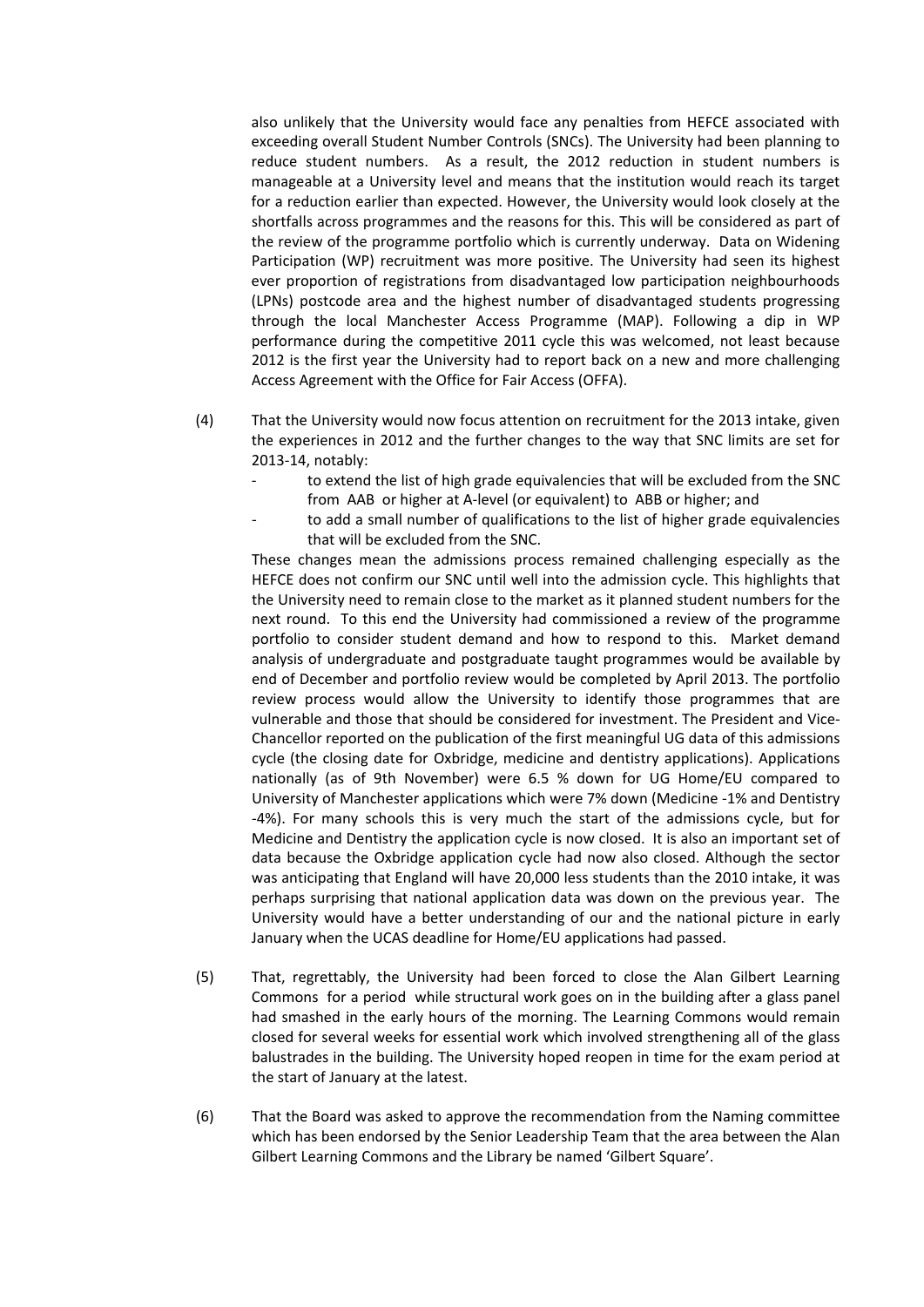- (7) That the Research Excellence Framework (REF) was the new system being developed by the four UK higher education funding bodies to assess research quality after the 2008 Research Assessment Exercise (RAE) has been completed. REF would make more use of quantitative evidence such as bibliometric indicators. Overall quality will be assessed through outputs, impact and environment. Of these, impact is a new measure and accounts for 20% of the score. Research staff will normally submit four outputs. The criteria for assessing them are originality, significance and rigour. The REF is a process of expert review. Universities will be invited to make submissions in 36 units of assessment. Submissions will be assessed by an expert sub‐panel for each unit of assessment, working under the guidance of four main panels. Sub‐panels will apply a set of generic assessment criteria and level definitions, to produce an overall quality profile for each submission. Expressions of interest had been sought within the University to appoint individuals to the Impact panels, and some form of external review of the submissions would take place prior to submission.
- (8) That the Accident Statistics for Quarter 3 were presented. In commenting upon them, the Head of Compliance and Risk reported that in comparison to previous years, there were a high number of RIDDOR reports, and an even greater rise if three day absences were factored in. Two influences were cited; a potential increase in reporting levels, and secondly the wet weather over the summer months affecting slips, trips and falls. The University was investigating the figures to attempt to identify any trends or particular areas of concern.

# **Noted:**

- (1) That in discussing the forthcoming conference, it was suggested that the business as well as considering the University's strategic vision and ambitions in the context of the major issues facing the University, the presentations might consider the various scenarios open to the Board.
- (2) That in considering the recruitment positions, the Board considered the potential effect on a second year of challenging recruitment of some institutions within the sector, and the cumulative effect of changes in fees, to the cap, the fall in A level grades, and potential secondary effects linked to UKBA regulation of immigration. The University had taken a decision not to drop standards in order to maintain recruitment levels, however, the University would need to examine patterns carefully, and in some areas might consider expansion to recover shortfalls in other areas.

**Resolved:** The Board approved the recommendation from the Naming committee which has been endorsed by the Senior Leadership Team that the area between the Alan Gilbert Learning Commons and the Library be named 'Gilbert Square'.

# **(b) Report to the Board of Governors on exercise of delegations**

## **Reported:**

# (1) **Appointment of Registered Brokers**

Acting on behalf of the Board of Governors, the President and Vice‐Chancellor approved an instruction to appoint WH Ireland to act as brokers for the University in relation to a gift of shares. The following members of the University were authorised to issue instructions for the account: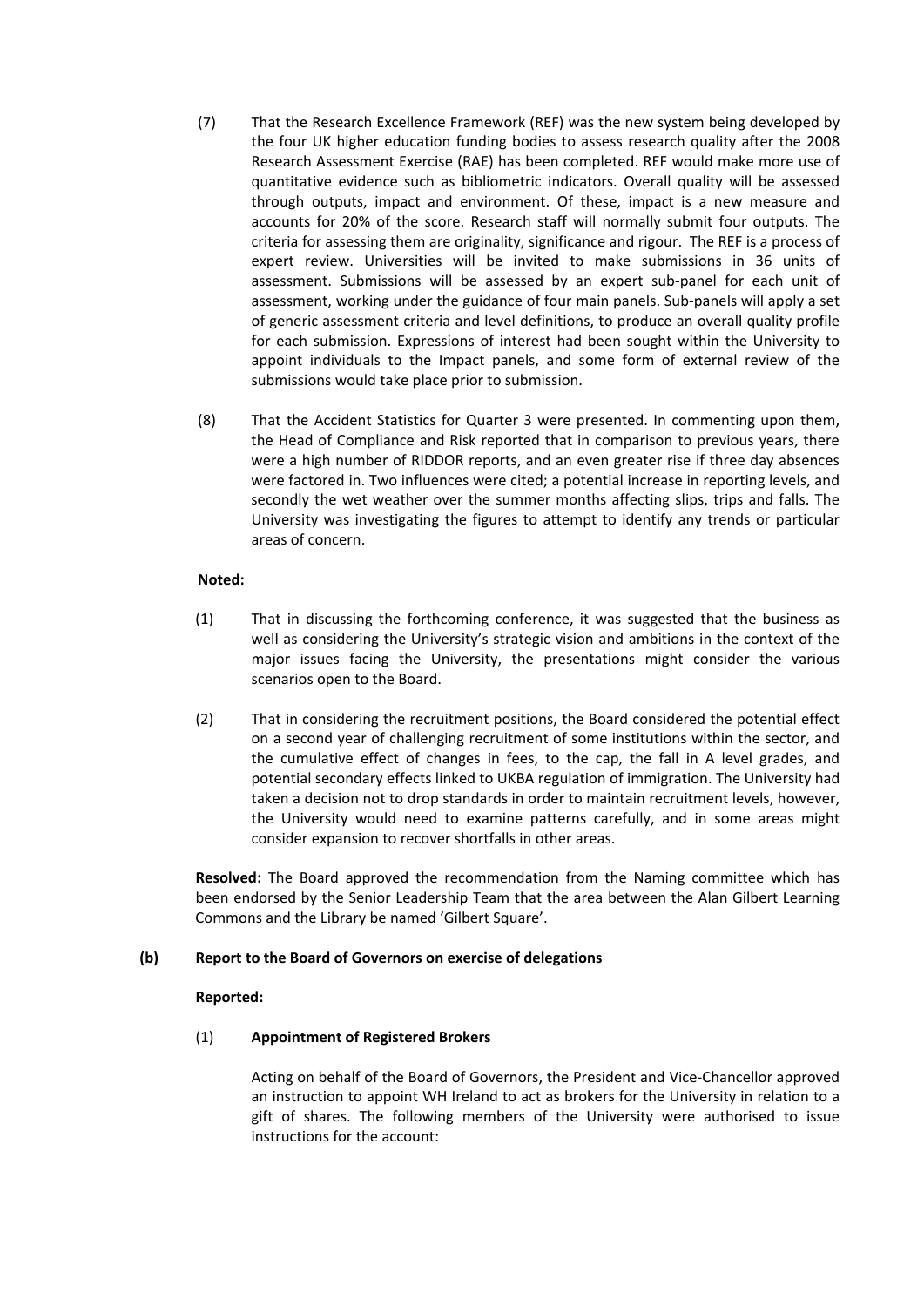Professor Rod Coombs, Deputy President and Deputy Vice‐Chancellor Mr Steve Mole, Director of Finance

### (2) **Promotion to Chair**

The University Promotions Committee have, on behalf of the Senate and the Board of Governors, approved a fast track recommendation that the followings member of staff, in the Schools indicated, be granted the title of Chair:

## *Faculty of Medical and Human Sciences*

Dr Tim Doran, (Clinical Research Fellow) Community Based Medicine *(with effect from 1 Nov 2012)*

 *Faculty of Engineering and Physical Sciences*

| Dr Teresa Alonso (Reader)<br>(effective date to be confirmed)  | <b>School of MACE</b>                 |
|----------------------------------------------------------------|---------------------------------------|
| <b>Faculty of Humanities</b>                                   |                                       |
| Dr Gavin Bridge (Reader)<br>(effective date to be confirmed)   | School of Environment and Development |
| Dr Silvia Massini (Reader)<br>(effective date to be confirmed) | <b>MBS</b>                            |

## (3) **Promotion to Reader**

The University Promotions Committee have, on behalf of the Senate and the Board of Governors, approved a fast track recommendation that the following, who currently holds an appointment as Senior Lecturer in the School indicated, be granted the title of Reader:

*Faculty of Engineering and Physical Sciences*

Dr William Parnell **Branch Contract Mathematics** *(with effect from 9 October 2012)*

### (4) **Promotion to Senior Lecturer**

The University Promotions Committee have, on behalf of the Senate and the Board of Governors, approved a fast track recommendation that the following, who currently holds an appointment as Lecturer in the School indicated, be granted the title of Senior Lecturer:

Dr Stuart Shields **Dr Stuart Shields School of Social Sciences** *(with effect from 30 October 2012)*

### (5) **Promotion to Senior Research Fellow**

The University Promotions Committee have, on behalf of the Senate and the Board of Governors, approved a fast track recommendation that the following, who currently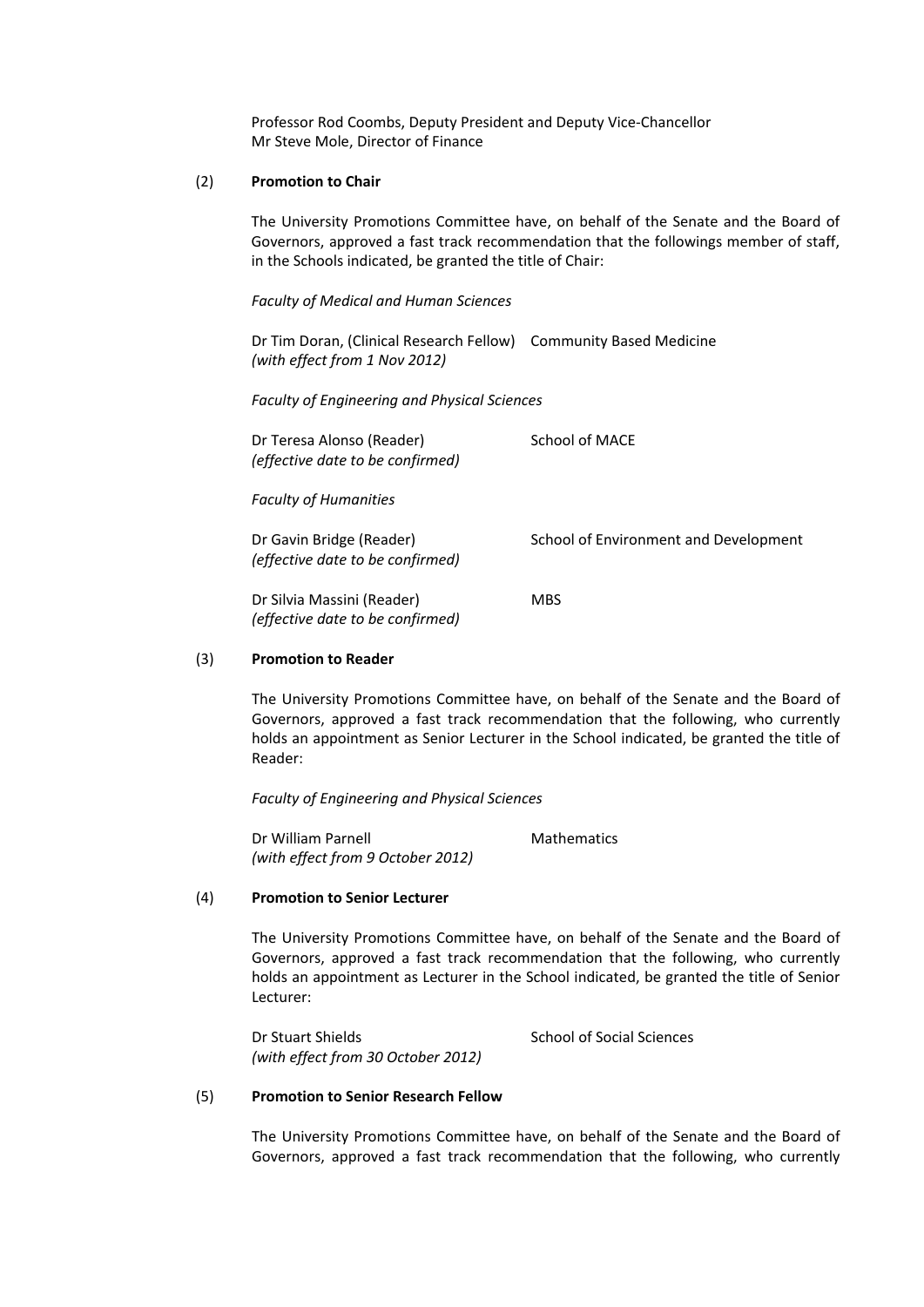holds an appointment as a Research Fellow in the School indicated, be granted the title of Senior Research Fellow:

Dr Elivira Uyarra MBS *(effective date to be confirmed)*

## (6) **Seal Orders**

Pursuant to General Regulation VII.4, the Common Seal of the University has been affixed to instruments recorded in entries no 1201 ‐1240 in Seal Register 3)

# **11. Safety, Healthy and Environment Committee**

**Received**: A report on the matters considered at the meeting of Safety, Health and Environment Committee on 5<sup>th</sup> September 2012.

## **Reported:**

- (1) That the Committee had received a report on the introduction of a new scaffolding monitoring scheme, following the collapse of scaffolding at the Dryden Street Nursery.
- (2) That more robust arrangements were being considered to ensure that appropriate risk assessments were carried out for events in university buildings organised by external parties.
- (3) That an investigation had shown that in 22 out of 30 reported eye incident were the result of inadequate risk assessments or inadequate compliance with the control measures. A campaign to improve awareness and supervision is to be implemented.

**Noted:** That, in considering the minutes from the 5<sup>th</sup> September, members queried whether there was sufficient awareness and visibility of Health and Safety Issues within the University. In responding the Head of Compliance and Risk admitted that the minutes of the meeting on this occasion did not articulate in sufficient detail the seriousness of the University response and the corrective action being taken. In responding to questions, Dr Barker reassured the Board that the Health and Safety team was highly regarded, had the resources necessary, and had good effective local contacts through the network of safety advisors positioned across the University.

## **12. Board committee reports**

## **(a) Audit Committee, 15 November 2012**

**Received:** An executive summary and minutes from the meeting of the Audit Committee held on 15 November 2012.

## **Reported:**

(1) That the Committee considered the Management Report and Accompanying Management Letter from the External Auditors (Deloitte LLP) on the Financial Statements for the year ended 31 July 2012, which recorded the key features of the audit to date, and contained details of specific observations arising, the way they had been treated in the Accounts, and the management responses. The Management Report included the Letter of Representation in relation to the 2011/12 external audit. Also presented, by way of background information for the Committee, was the Financial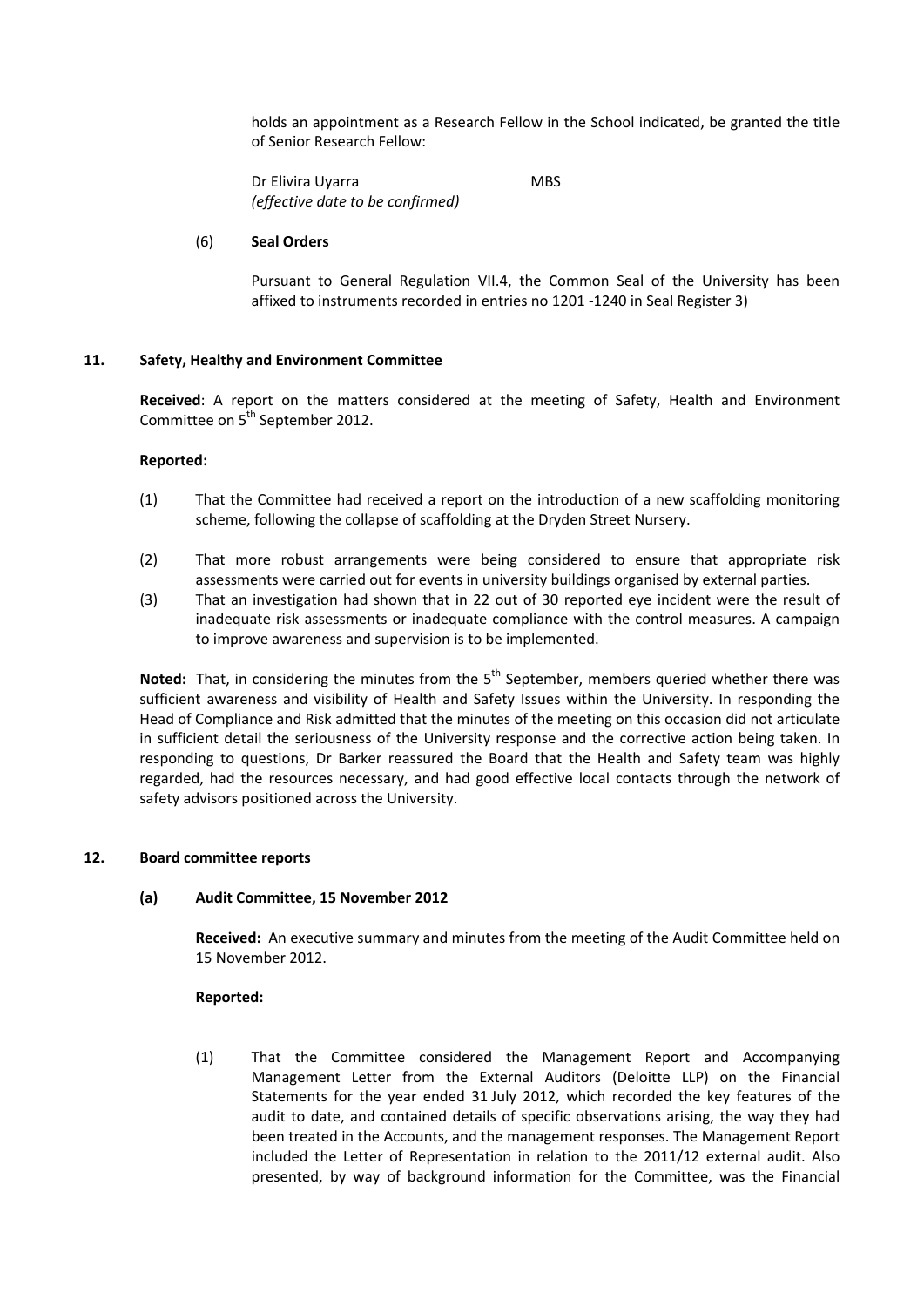Statements for the year ended 2011/12, as approved by the Finance Committee at the meeting held on 15 November 2012.

The external auditors, on satisfactory completion of a small number of outstanding matters, anticipated issuing an unmodified audit opinion as to the truth and fairness of the financial statements.

The Committee resolved that the completed Report to the Audit Committee and the accompanying Management Letter be accepted for onward transmission to the HEFCE Assurance Service, as required by the HEFCE Code of Practice on Audit and Accountability, and that both documents be commended to the Board of Governors along with the Letter of Representation (presented within Appendix 5 of the Management Report).

- (2) That the Committee considered the re‐appointment of the External Auditors to the University, in accordance with the requirements of the HEFCE Audit Code of Practice. The Committee resolved to forward to the Board of Governors the recommendation from the Committee that Deloitte LLP be re-appointed as External Auditors to the University for 2012‐13.
- (3) That the Committee considered the Annual Report of the Audit Committee to the Board of Governors and the Accountable Officer (the President and Vice‐Chancellor). the Report had been compiled in a form that was consistent with the guidelines issued by HEFCE in its Audit Code of Practice, and included a resumé of the work of the Internal and External Auditors to date, and of other significant matters considered by the Committee. In summary, the Report advised the Board of Governors that the Committee was of the opinion that reasonable reliance could be placed on the University's internal control systems and that there were adequate arrangements for securing economy, efficiency and effectiveness. The Report, as attached at Appendix 1 to the minutes of 15 November 2012, is commended to the Board of Governors for approval.
- (4) That the Committee received the final Internal Audit Opinion of the Internal Auditors, Uniac. The internal auditors, Uniac, noted in their Annual Opinion that internal controls are generally effective and noted the significant amount of time and effort invested by the University in developing the devolved financial control framework. The Committee resolved to commend the Annual Opinion of the Internal Auditors to the Board of Governors, and thereafter, for onward transmission to HEFCE as part of the Audit Committee's Annual Report.

## **Resolved:**

- (1) That the Board of Governors approved the re‐appointment of Deloitte LLP as external auditors to the University for 2012‐13.
- (2) That the Board of Governors approved the Annual Report of the Audit Committee, including the Annual Opinion of the Internal Auditors, for onward transmission to HEFCE.

## **(b) Finance Committee, 15 November 2012**

**Received:** An executive summary and minutes from the meeting of the Finance Committee held on 15 November 2012.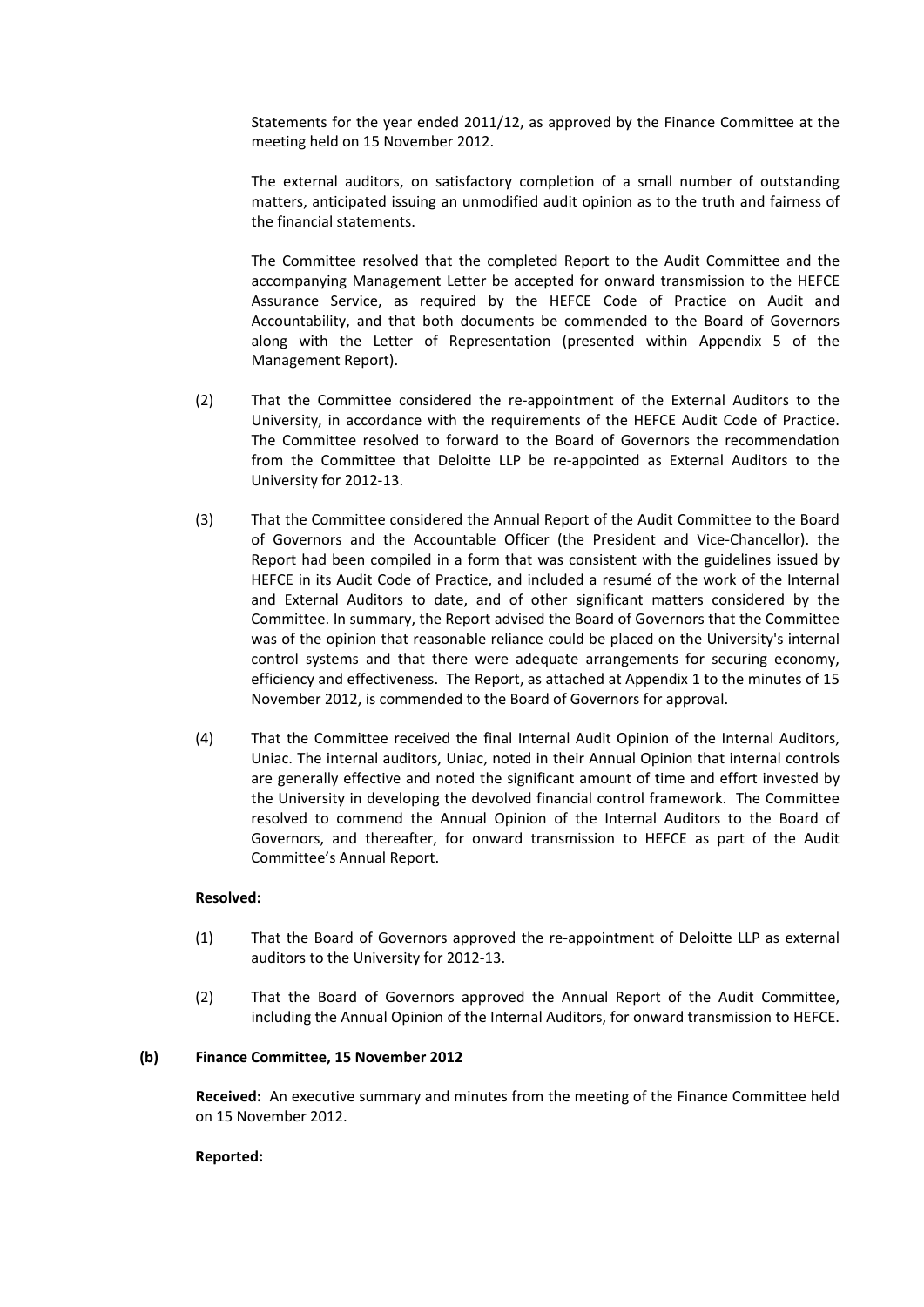- (1) That the Chair‐elect (Mr Richardson) had met with the Deputy Secretary and some changes to the terms of reference for Finance and Audit Committees will be proposed for approval in due course. Professor Colette Fagan was also welcomed to her first meeting.
- (2) That the Finance Committee received an update on the capital programme and noted the progress that had been made and that there were no financial risks associated with these projects at this time. Detailed proposals regarding the governance, approval and oversight of financing options would be considered by the PRC Finance Sub Committee at its meeting on 27 November 2012. Finance Committee resolved that the Chair of Finance Committee may take Chair's Action to approve the recommendations of FSC, including the formation of a subcommittee (of Finance Committee).
- (3) That a number of matters in relation to investments were considered. The latest quarterly report from BlackRock showed an improvement over the three month period with performance returning more or less to benchmark.

Some changes to the limits for the investment of short term (cash) deposits were approved:

| Counterparties                                                                 | <b>New Limits</b> | <b>Time Period</b> |  |
|--------------------------------------------------------------------------------|-------------------|--------------------|--|
| University's Bankers                                                           | £50m              | Up to 12 months    |  |
| Other UK Bank/Institution per credit rating list                               | E40m              | Up to 12 months    |  |
| Building Societies with total assets in excess of £5bn                         | £15m              | Up to 12 months    |  |
| Building Societies with total assets in excess of £1bn                         | £10m              | Up to 12 months    |  |
| <b>Overseas Banks</b>                                                          | £15m              | Up to 12 months    |  |
| Nationwide Building Society                                                    | £20m              | Up to 12 months    |  |
| Subject to all counterparties achieving the minimum acceptable ratings (A, F1) |                   |                    |  |

Finance Committee approved an amendment to the benchmark for interest earned on self-managed short term funds. The new benchmark will be for all investments regardless of value to earn interest at base rate. It was also noted that the University's Treasury Management Policy was currently under review. Finally, Finance Committee noted that no further funds will be placed with the Co-operative Bank as its credit rating had dropped to BBB+.

- (4) That the Finance Committee noted that the PRC Finance Sub Committee had approved in principle a £1 million loan in support of the partnership between the University and Astra Zeneca (subject to necessary due diligence and security). It was noted that the Deputy President and Deputy Vice Chancellor had chaired the meeting of FSC when this matter was considered, and neither the President nor Dr John Stageman had taken part in the discussion of this matter at the meeting of Finance Committee given their declared interests.
- (5) That the Finance Committee received the financial statements for the year ended 31 July 2012. The accounts are recommended for acceptance by the Board of Governors. It was noted that submission of the Five Year Plans was not required until July 2013. Instead, HEFCE had requested a shortened return (comprising actual results for 2010/11 and 2011/12 plus the budget (now current) year figures for 2012/13), previously approved by the Board at its meeting in June 2012. Finance Committee considered the return and resolved to recommend it for approval by the Board and submission to HEFCE by 3 December 2012.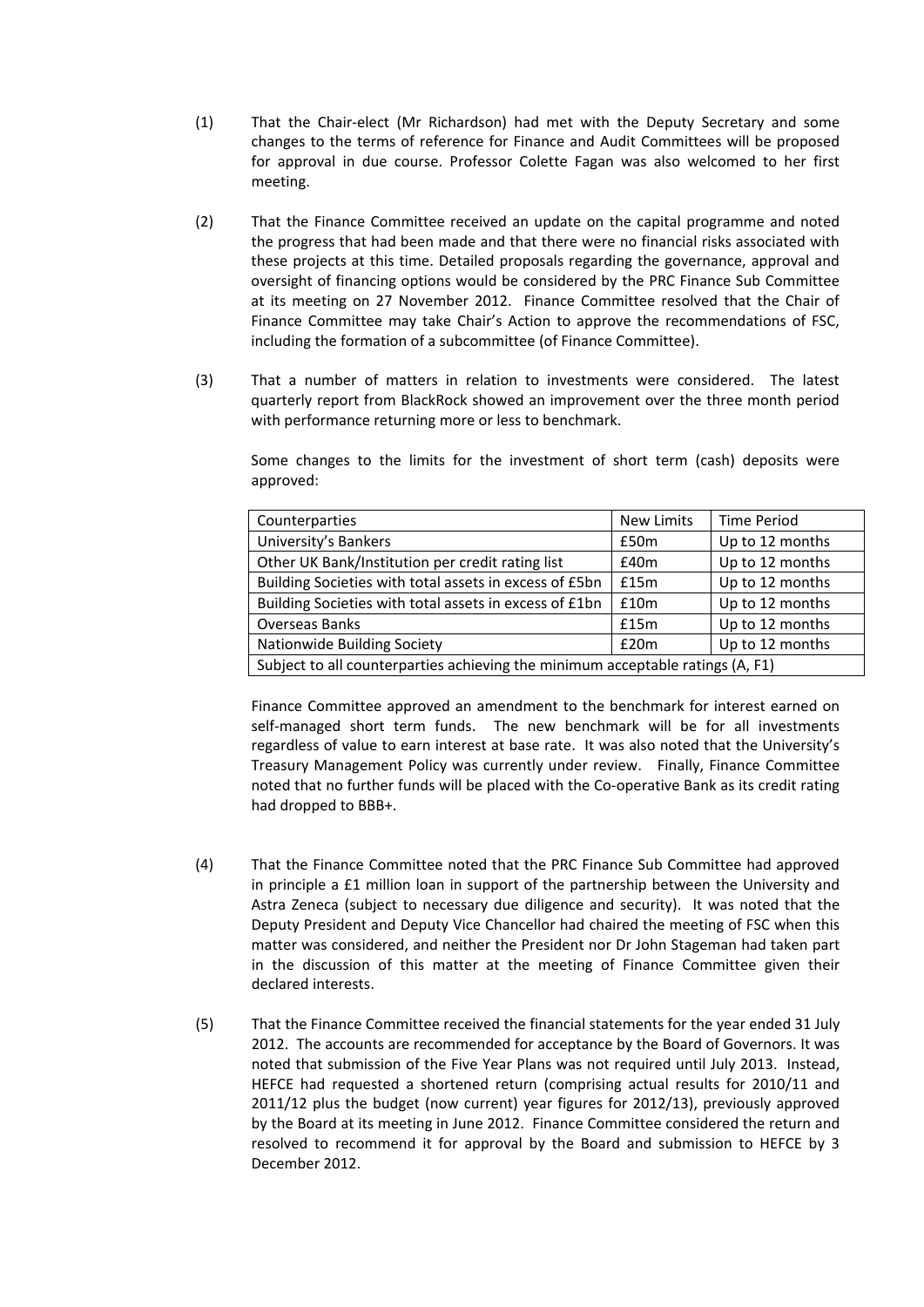- (6) That the Finance Committee noted the management accounts for September 2012 at the meeting.
- (7) That the Finance Committee had resolved to approve Chair's Action in relation to a number of matters, as required, before the next meeting of Finance Committee. These were:

Sale of the University's interest in One Central Park Purchase of Citylabs Ltd by Manchester Science Park

- (8) That the Committee received an update on 2011/12 results. All numbers referred to were post audit. Total income was £807.3m, down 0.2% on the previous year. HEFCE income (£196.5m) was down 3.3%, tuition fees (£262.1m) were up 6.0%, research income (£188.0m) was down 4.2% and other income (£160.7m) was down 0.7%. The surplus for 2011/12 was £48.8m after charging £5.2m relating to ERVS cases. This compares with a figure of £54.8m last year and represents 6.0% of total income. In addition to the ERVS charge, the result includes £5.6m credit relating to FRS17 pension adjustments, largely reflecting changes to the UMSS scheme. Liquidity based on closing cash of £194.1m (£115.7m "free") is 99 days compared with 98 days last year. Volatility of the investment portfolio continued during the year with a decrease in market value of 3% in the year to £153.7m at 31st July. Since the year end this has recovered back to £158.7m at the end of October. During the year all funds were transferred to Blackrock with the removal of Franklin Templeton as an investment manager.
- (9) That the audit of the subsidiaries has been carried out and the main audit has concluded. No major issues have been highlighted and Audit Committee have received and discussed the relevant report and management letter from Deloitte.

## **13. Report from Senate**

**Received:** A report on the Business initiated at the meeting of Senate held on 3 October 2012.

- (1) That Senate received detailed reports on the Estates Master Plan, student numbers, the National Student Survey 2012, and the 2012 Shanghai Jiao Tong Academic Ranking of Universities.
- (2) That following the Review of the Effectiveness of the Board of Governors, Senate agreed the methodology and timeline for the Review of Senate Effectiveness. The review will take place in two stages. The first stage would be a desk‐based review of relevant documentation, reporting to Senate in February 2013 with Senate then determining whether a further stage, based on a questionnaire and meetings, is required. Members suggested that, should a second stage be undertaken, it would be useful to involve a lay member of the Board of Governors and to speak to chairs of School Boards.
- (3) That members agreed the Vice‐President for Teaching, Learning and Students' recommendation to establish a working group to explore the possible use of a Grade Point Average (GPA) either alongside or in place of degree classifications. Members also agreed the report of the recent review of the Disability Support Office.
- (4) That the Vice‐President (Research and Innovation) reported on preparations for the REF, work being undertaken to support the implementation of open access to research findings, and the award of additional HEIF funding.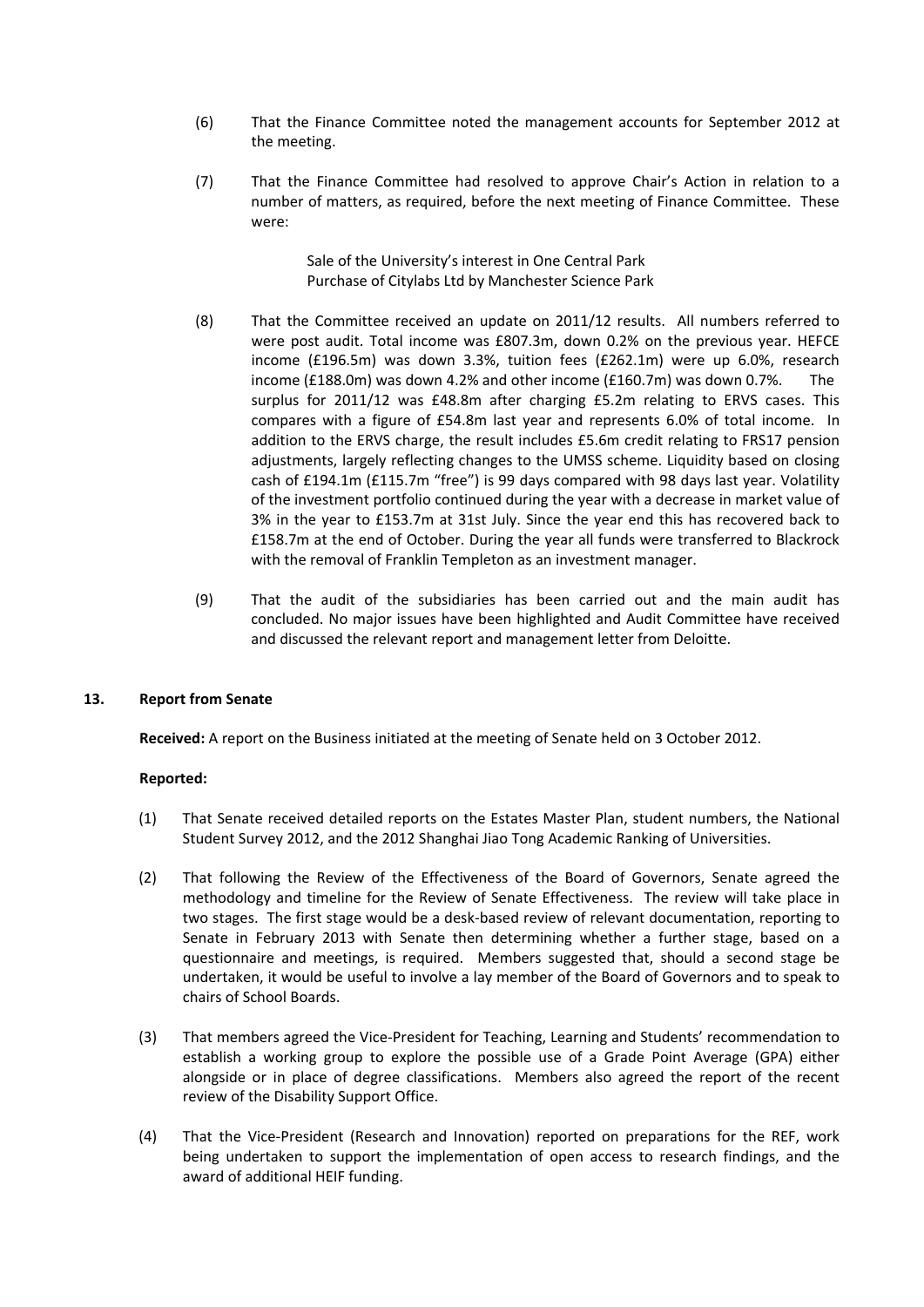(5) That a major agenda item was the proposal to create a new 'Manchester Institute of Education' (working title) to form part of a re‐named School of Environment and Development. This provoked a lengthy and robust discussion after which the proposals were put to a vote. In respect of the proposal to approve, and recommend to the Board, the creation of a new 'Manchester Institute of Education' to form part of the School of Environment and Development, 24 members voted in favour, with 12 against, and 5 abstentions. In respect of the proposal to approve, and recommend to the Board, changes to Regulation X, removing the School of Education, and changing the title of the School of Environment and Development to the School of Environment, Education and Development to reflect the transfer of academic activity, 25 members voted in favour, with 2 against, and 14 abstentions. A detailed progress report was requested for the next meeting of Senate.

# **14. PRC**

**Received:** A report on the matters considered at the meetings held on on 2 October and 6 November 2012. The item included a Report on the Board Key Performance Indicators at Appendix 1, the University's Annual Monitoring Statement at Appendix 2 for approval, and at Appendix 3, a revised Regulation XV, concerning the Use of Information Systems, also provided for approval by the Board of Governors.

- (1) That the Director of UNIAC attended the PRC meeting on 2 October 2012 to provide an overview of the Draft Internal Audit Annual Opinion to the Board and the President and Vice‐Chancellor and Audit Committee regarding UNIAC's Annual Opinion for the year ending 31 July 2011. The Committee noted that it was UNIAC's opinion that the internal control framework was effective, however there were some inconsistencies in practices which had now been resolved; that governance and risk management were effective; that arrangements for seeking value for money were effective, with some exceptions; and that arrangements for ensuring accuracy of data returns were effective – as highlighted by the significant progress relating to staff data evidenced at the academic year end. The Committee noted that UNIAC had been asked to investigate areas of known concern and the report showed that the University had acted quickly to address weaknesses found.
- (2) That at its meeting on 2 October 2012, the Committee considered the draft management accounts for the period ended 31 July 2012. The Committee was reminded of the need to generate income and to increase the underlying financial outcome as a percentage of income in order to invest in strategic priorities. At its meeting on 13 November 2012, the Committee considered the Financial Statements for the year ended 31 July 2012 and the updated financial forecast for 2012‐13, noting that financial forecast data to 2015‐16 was due to be submitted to HEFCE by 31 July 2013, and recommended them to Finance Committee for approval. These formed part of HEFCE's annual accountability process. The Committee also considered the draft Management Accounts for the period ended 30 September 2012, the Debt Report as at September 2012, and was also notified of the HEFCE consultation on improving the Transparent Approach to Costing (TRAC). During the period of this report, the Committee received the Minutes of the Finance Sub‐Committee meetings held on 31 July, 18 September and 30 October 2012.
- (3) That during the period of this report, the Committee received the notes of the HR Sub‐Committee meetings held on 26 June and 9 October 2012. At its meeting on 4 October 2012, the Committee received updated reports on national pay negotiations, Trade Union ballots and Project Diamond.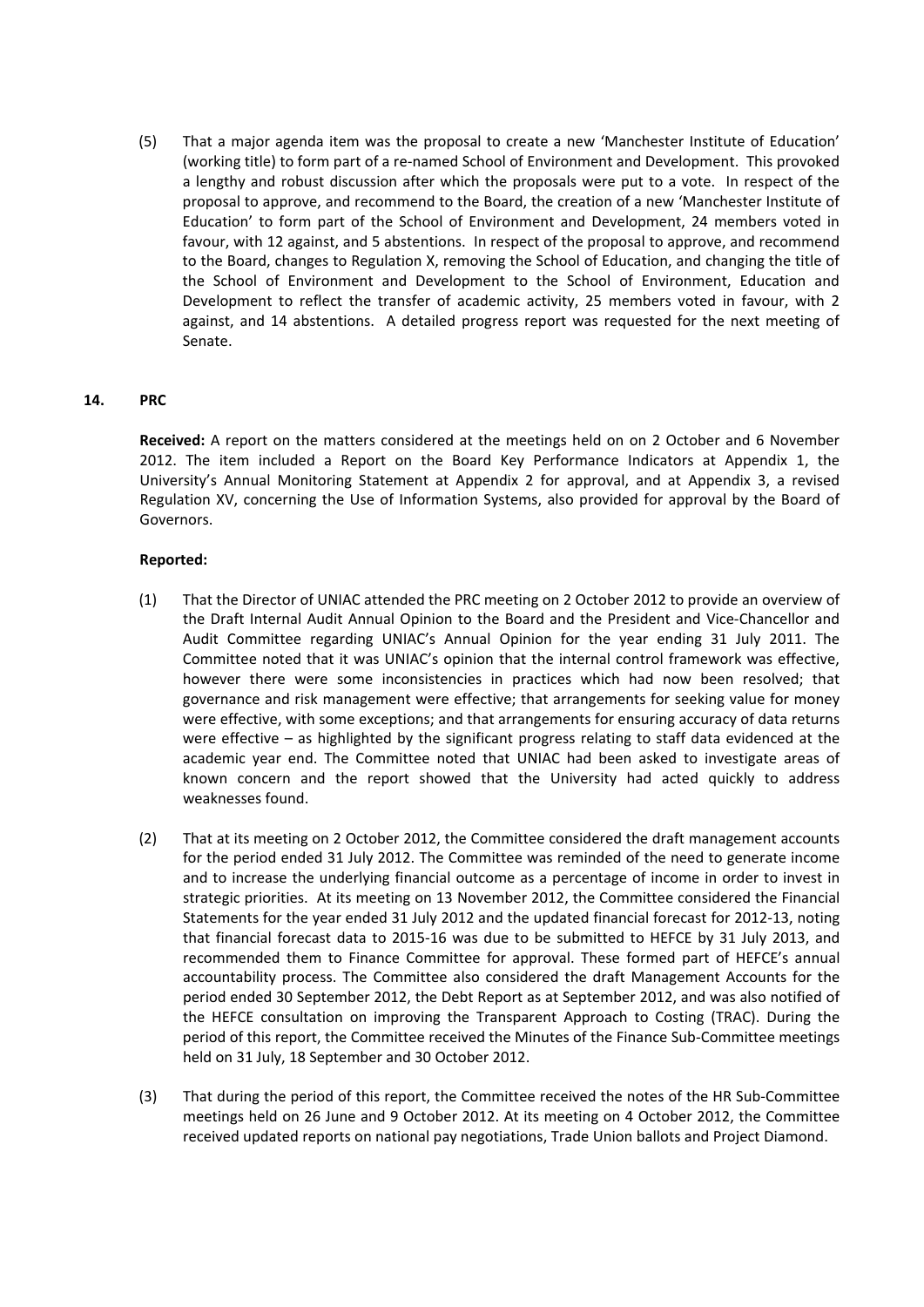- (4) That at its meeting on 2 October 2012, the Committee considered a report evaluating the outcome of the National Student Survey 2012 for The University of Manchester. This year's results indicated that the University was on a trajectory of improvement: the average overall level of student satisfaction had increased from 79% in 2011 to 83% in 2012. It was noted that one of the University's high level key performance indicators was to achieve the sector benchmark for Q22 in the NSS by 2015 and at least 90% student satisfaction by 2020, ensuring that the University was in the upper quartile of Russell Group institutions by then. The overall satisfaction score in 2012 of 83% moved Manchester off the bottom of the Russell Group, but still in the lower quartile and short of both the overall average for English universities (84%) and the average satisfaction score for Russell Group universities (87%).
- (5) That at its meeting on 2 October 2012, the Committee considered the 2012 review of the IP Policy. It approved the revisions to the IP Policy and the recommendation that the Review of the Policy would, in future, take place every three years, so that the next Review would take place in the Spring of 2015 with a view to producing recommendations in the summer of 2015 and adoption in the autumn of that year.
- (6) That at its meetings on 2 October and 13 November 2012, the Committee received updates on student registration. The Committee noted that the University would be within its student number control (SNC) limit but had also attracted a lower proportion of AAB students than last year. The University had not met its target for full‐time Home undergraduate nor Home and Overseas full‐ time postgraduate taught students. Recruitment was variable across the Schools and one aspect of portfolio review would be to look at those areas to which it was difficult to recruit. The Committee was informed that the Intake Management Group would be monitoring applications for 2013 entry on a monthly basis.
- (7) That at its meeting on 13 November 2012, the Committee considered a summary report of initial indications of overall performance in 2011‐12 against the University's high level key performance indicators (KPIs) and targets, including a glossary. The Committee noted that the report would be submitted to the Board of Governors and that following completion of this year's Annual Performance Review process, a fuller and more formal assessment and analysis of performance would be undertaken and reported to the Board in the Spring.
- (8) That at its meeting on 13 November 2012, the Committee considered the Annual Monitoring Statement (AMS) and agreed, subject to minor rewording, to endorse it to the Board of Governors for approval and submission to HEFCE as part of the annual accountability process.
- (9) That at its meeting on 13 November 2012, the Committee was informed that the staff and student HESA statutory returns had been submitted by the deadlines.
- (10) That at its meeting on 2 October 2012, following a presentation by the Director of Estates, it was agreed that the Committee formally supported the Estates Strategy and Masterplan. At its meeting on 13 November 2012, the Committee received the Minutes of the Capital Planning Sub-Committee meeting held on 18 September 2012 and was informed of three proposals approved for funding at the meeting on 30 October 2012. The Committee was also informed of the successful bid to the UK Partnership Investment Fund to part fund the construction of a new University cancer research building on The Christie site, and received an update on the Alan Gilbert Learning Commons.
- (11) That at its meeting on 2 October 2012, the Committee approved the draft Statement on Corporate Governance and the draft Statement of Public Benefit subject to any additional drafting comments that may be made. The Committee also approved the Records Management Policy, the Data Protection Policy, and the Freedom of Information Policy.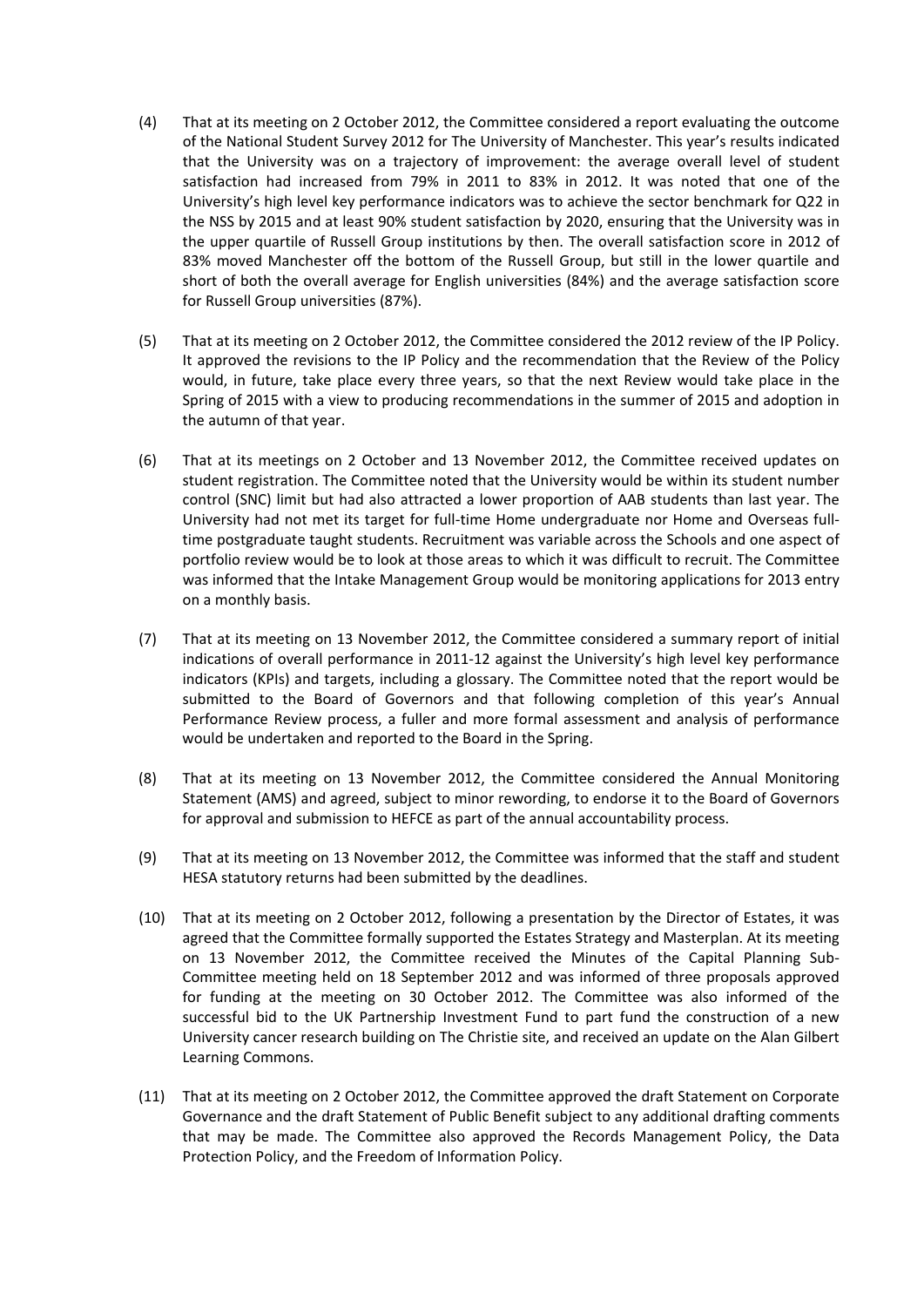- (12) That at its meeting on 2 October 2012, the Committee considered the paper Faculty of Humanities Response to The University of Manchester School of Education Review The Future of Education at The University of Manchester and endorsed the recommendation to create a new 'Manchester Institute of Education' to form part of the School of Environment, Education and Development. The Committee agreed that the costs, which had been subject to preliminary discussions with the President and Vice‐Chancellor, should be borne by the University and recommended to the Board of Governors that the ERVS scheme should be re‐opened to facilitate the process
- (13) That at its meeting on 2 October 2012, the Committee was informed that guidance from OFFA had clarified that the £1,350 fee cap was now intended to be applied to both study abroad and industrial placement years in the UK and overseas from 2014‐15, but that this intended policy may, however, not be formally confirmed until March/April 2013. The Committee was informed how the support package agreed at the July meeting of PRC would be amended should the change be confirmed, and how the situation would be clearly communicated to prospective students.
- (14) That at its meeting on 13 November 2012, the Committee received the Minutes of the Information Systems Sub‐Committee meeting held on 16 October 2012. The Committee endorsed the revision to Regulation XV and recommended that it be forwarded to the Board of Governors for approval.

# **Resolved:**

- (1) That the Board of Governors approved the Annual Monitoring Statement for onward transmission to HEFCE.
- (2) That the Board of Governors approved the revisions to Regulation XV, on the Use of Information Systems (provided at Appendix 1 of these minutes).

## **15. University Union Relations Committee**

**Received:** A report on the meeting held on 15 October 2012

- (1) That the committee discussed a number of items in relation to the Review of the Union University Relationship that took place in 2011. There remained a number of recommendations that required further work, notably in respect of the Estates and Lease issues affecting the Union. The Union also raised a point concerning the recommendation in the Review about "appropriate consultation" with the Union and how this operates in practice. A draft MoU was also circulated as part of the Update, which subject to the inclusion of additional assurances around Data Protection, would be revised and brought back to the Committee for sign-off.
- (2) That the Students' Union became a company limited by guarantee and a registered charity on the 1st August 2012. This is the final change in the governance review that began in January 2011. The democratic decision-making structures have changed and the Union reported that early signs were that these changes would enable the Students' Union to grow and achieve its strategy. A review of the new governance structures would take place in 2013‐14.
- (3) That the new Students' Union constitution affords the opportunity to attract 3 external Trustees and the recruitment of these Trustees is currently underway and was due to be completed by 30th November 2012. In the previous year, members of UURC noted that there was a significant change to the financial management of the Students' Union. This year, the Union changed the accounting software to Sage software, used by most students' unions. The Union believed this